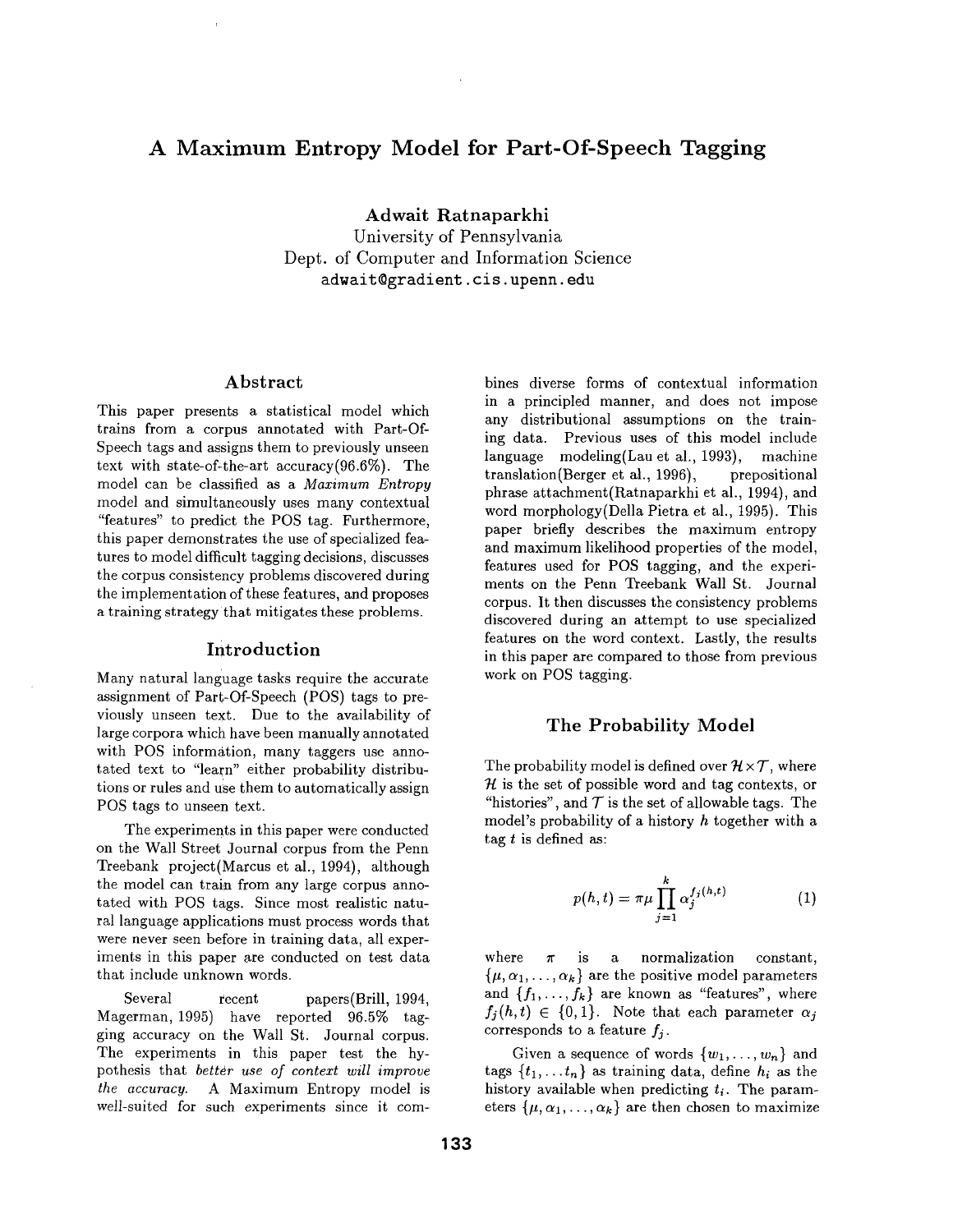the likelihood of the training data using  $p$ :

$$
L(p) = \prod_{i=1}^{n} p(h_i, t_i) = \prod_{i=1}^{n} \pi \mu \prod_{j=1}^{k} \alpha_j^{f_j(h_i, t_i)}
$$

This model also can be interpreted under the Maximum Entropy formalism, in which the goal is to maximize the entropy of a distribution subject to certain constraints. Here, the entropy of the distribution  $p$  is defined as:

$$
H(p) = -\sum_{h \in \mathcal{H}, t \in \mathcal{T}} p(h, t) \log p(h, t)
$$

and the constraints are given by:

$$
Ef_j = \tilde{E}f_j, \quad 1 \le j \le k \tag{2}
$$

where the model's feature expectation is

$$
Ef_j = \sum_{h \in \mathcal{H}, t \in \mathcal{T}} p(h, t) f_j(h, t)
$$

and the observed feature expectation is

$$
\tilde{E}f_j=\sum_{i=1}^n\tilde{p}(h_i,t_i)f_j(h_i,t_i)
$$

and where  $\tilde{p}(h_i, t_i)$  denotes the observed probability of  $(h_i, t_i)$  in the training data. Thus the constraints force the model to match its feature expectations with those observed in the training data. In practice,  $\mathcal{H}$  is very large and the model's expectation  $Ef_j$  cannot be computed directly, so the following approximation(Lau et al., 1993) is used:

$$
Ef_j \approx \sum_{i=1}^n \tilde{p}(h_i)p(t_i|h_i)f_j(h_i,t_i)
$$

where  $\tilde{p}(h_i)$  is the observed probability of the history  $h_i$  in the training set.

It can be shown (Darroch and Ratcliff, 1972) that if  $p$  has the form  $(1)$  and satisfies the  $k$ constraints (2), it uniquely maximizes the entropy  $H(p)$  over distributions that satisfy  $(2)$ , and uniquely maximizes the likelihood  $L(p)$  over distributions of the form (1). The model parameters for the distribution p are obtained via *Generalized Iterative Scaling(Darroch* and Ratcliff, 1972).

#### Features for POS Tagging

The joint probability of a history  $h$  and tag  $t$ is determined by those parameters whose corresponding features are active, i.e., those  $\alpha_j$  such that  $f_i(h,t) = 1$ . A feature, given  $(h,t)$ , may activate on any word or tag in the history  $h$ , and must encode any information that might help predict  $t$ , such as the spelling of the current word, or the identity of the previous two tags. The specific word and tag context available to a feature is given in the following definition of a history  $h_i$ :

$$
h_i = \{w_i, w_{i+1}, w_{i+2}, w_{i-1}, w_{i-2}, t_{i-1}, t_{i-2}\}
$$

For example,

$$
f_j(h_i, t_i) = \begin{cases} 1 & \text{if suffix}(w_i) = \text{``ing''} \& t_i = \text{VBG} \\ 0 & \text{otherwise} \end{cases}
$$

If the above feature exists in the feature set of the model, its corresponding model parameter will contribute towards the joint probability  $p(h_i, t_i)$ when  $w_i$  ends with "ing" and when  $t_i$  =VBG<sup>1</sup>. Thus a model parameter  $\alpha_j$  effectively serves as a "weight" for a certain contextual predictor, in this case the suffix "ing", towards the probability of observing a certain tag, in this case a VBG.

The model generates the space of features by scanning each pair  $(h_i, t_i)$  in the training data with the feature "templates" given in Table 1. Given  $h_i$  as the current history, a feature always asks some yes/no question about *hi,* and furthermore constrains  $t_i$  to be a certain tag. The instantiations for the variables  $X, Y$ , and  $T$  in Table 1 are obtained automatically from the training data.

The generation of features for tagging unknown words relies on the hypothesized distinction that "rare" words<sup>2</sup> in the training set are similar to unknown words in test data, with respect to how their spellings help predict their tags. The rare word features in Table 1, which look at the word spellings, will apply to both rare words and unknown words in test data.

For example, Table 2 contains an excerpt from training data while Table 3 contains the features generated while scanning  $(h_3, t_3)$ , in which the current word is about, and Table 4 contains features generated while scanning  $(h_4, t_4)$ , in which the current word, well-heeled, occurs 3 times in training data and is therefore classified as "rare".

The behavior of a feature that occurs very sparsely in the training set is often difficult to predict, since its statistics may not be reliable. Therefore, the model uses the heuristic that any feature

<sup>&</sup>lt;sup>1</sup>VBG is the Treebank POS tag for Verb Gerund.

<sup>2</sup>A "rare" word here denotes a word which occurs less than 5 times in the training set. The count of 5 was chosen by subjective inspection of words in the training data.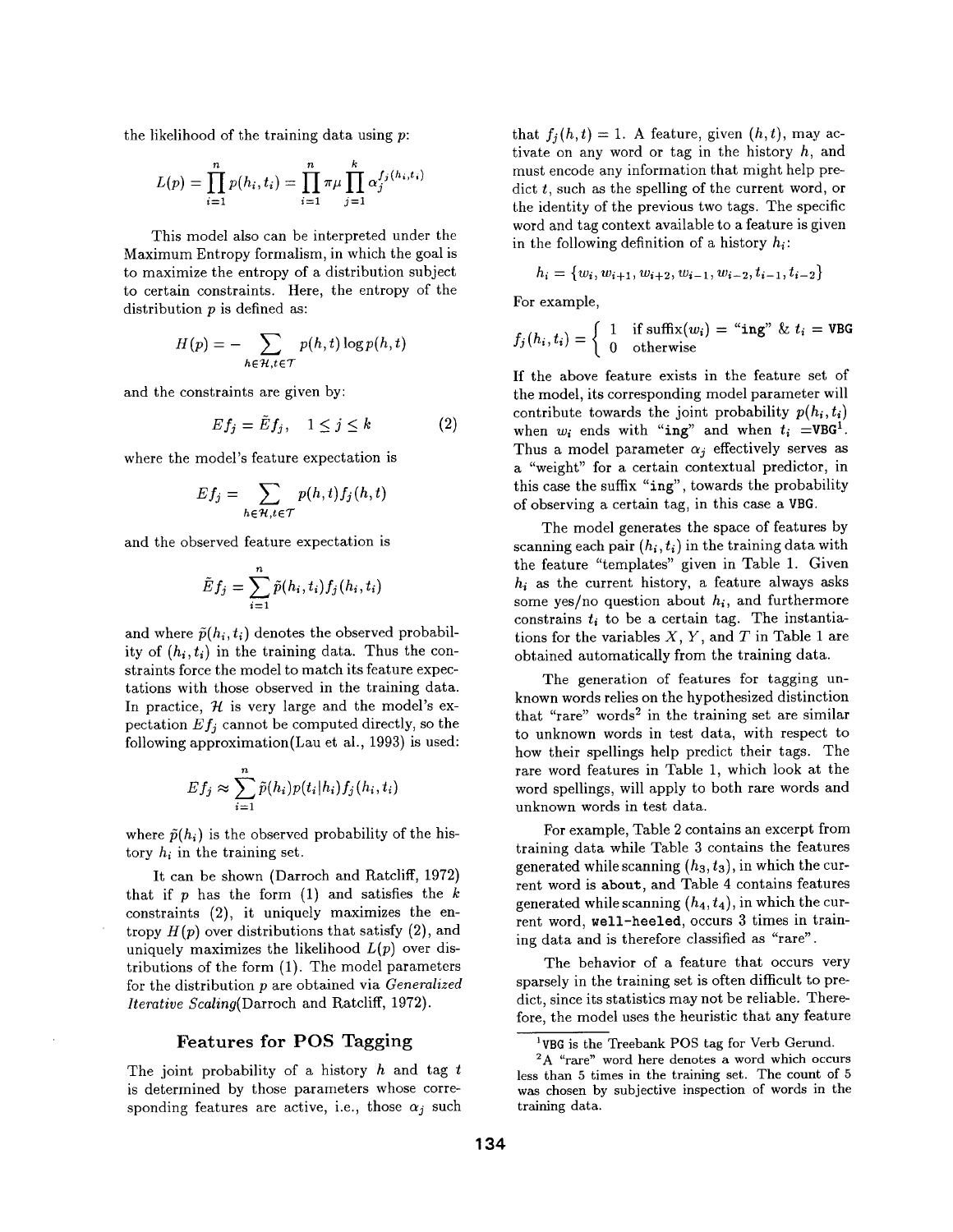| Condition         | Features                            |                         |
|-------------------|-------------------------------------|-------------------------|
| $w_i$ is not rare | $w_i = X$                           | & $t_i = T$             |
| $w_i$ is rare     | X is prefix of $w_i$ , $ X  \leq 4$ | & $t_i = T$             |
|                   | X is suffix of $w_i$ , $ X  \leq 4$ | $\overline{\&} t_i = T$ |
|                   | $w_i$ contains number               | & $t_i = T$             |
|                   | $w_i$ contains uppercase character  | & $t_i = T$             |
|                   | $w_i$ contains hyphen               | & $t_i = T$             |
| $\forall w_i$     | $t_{i-1}=X$                         | & $t_i = T$             |
|                   | $t_{i-2}t_{i-1}=XY$                 | & $t_i = T$             |
|                   | $\overline{w_{i-1}} = \overline{X}$ | & $t_i = T$             |
|                   | $w_{i-2}=X$                         | & $t_i = T$             |
|                   | $\overline{w_{i+1}=X}$              | $\overline{\&} t_i = T$ |
|                   | $w_{i+2}=X$                         | $\&\ t_i = T$           |

 $\bar{\mathrm{t}}$ 

Table 1: Features on the current history  $h_i$ 

| Word:                 |    |     |    | the stories about well-heeled communities and developers |     |    |     |
|-----------------------|----|-----|----|----------------------------------------------------------|-----|----|-----|
| $ $ Tag:              | DT | NNS | IN |                                                          | NNS | cс | NNS |
| $ $ $Position:$ $ $ 1 |    |     |    |                                                          |     |    |     |

Table 2: Sample Data

| $w_i =$ about                    | $\& t_i = \texttt{IN}$ |
|----------------------------------|------------------------|
| $w_{i-1}$ = stories              | $\& t_i = \texttt{IN}$ |
| $w_{i-2} = \texttt{the}$         | & $t_i = IN$           |
| $w_{i+1}$ = well-heeled          | $\& t_i = \texttt{IN}$ |
| $w_{i+2} =$ communities          | $\& t_i = \texttt{IN}$ |
| $t_{i-1} = \text{NNS}$           | $\& t_i = \texttt{IN}$ |
| $t_{i-2}t_{i-1} = \text{DT}$ NNS | & $t_i = IN$           |

Table 3: Features Generated From  $h_3$  (for tagging about) from Table 2

| $w_{i-1} =$ about                      | $\& t_i = \texttt{JJ}$ |
|----------------------------------------|------------------------|
| $w_{i-2}$ = stories                    | $\& t_i = \texttt{JJ}$ |
| $w_{i+1} =$ communities                | $\& t_i = \texttt{JJ}$ |
| $w_{i+2} =$ and                        | $\& t_i = \texttt{JJ}$ |
| $t_{i-1} = \texttt{IN}$                | $\& t_i = \texttt{JJ}$ |
| $t_{i-2}t_{i-1} =$ NNS IN              | $\& t_i = \texttt{JJ}$ |
| $\text{prefix}(w_i) = w$               | & $t_i = JJ$           |
| $prefix(w_i) =$ we                     | & $t_i = JJ$           |
| $\text{prefix}(w_i) = \text{well}$     | $\&~t_i = \mathtt{JJ}$ |
| $\mathrm{prefix}(w_i) = \mathtt{well}$ | $\&~t_i=\mathtt{JJ}$   |
| $\text{suffix}(w_i) = d$               | $\& t_i = JJ$          |
| $\text{suffix}(w_i) = \text{ed}$       | $\&~t_i=\mathtt{JJ}$   |
| $\text{suffix}(w_i) = \text{led}$      | $\& t_i = \texttt{JJ}$ |
| $\text{suffix}(w_i) = \text{eled}$     | $\& t_i = \mathtt{JJ}$ |
| $w_i$ contains hyphen                  | $\& t_i = \mathtt{JJ}$ |

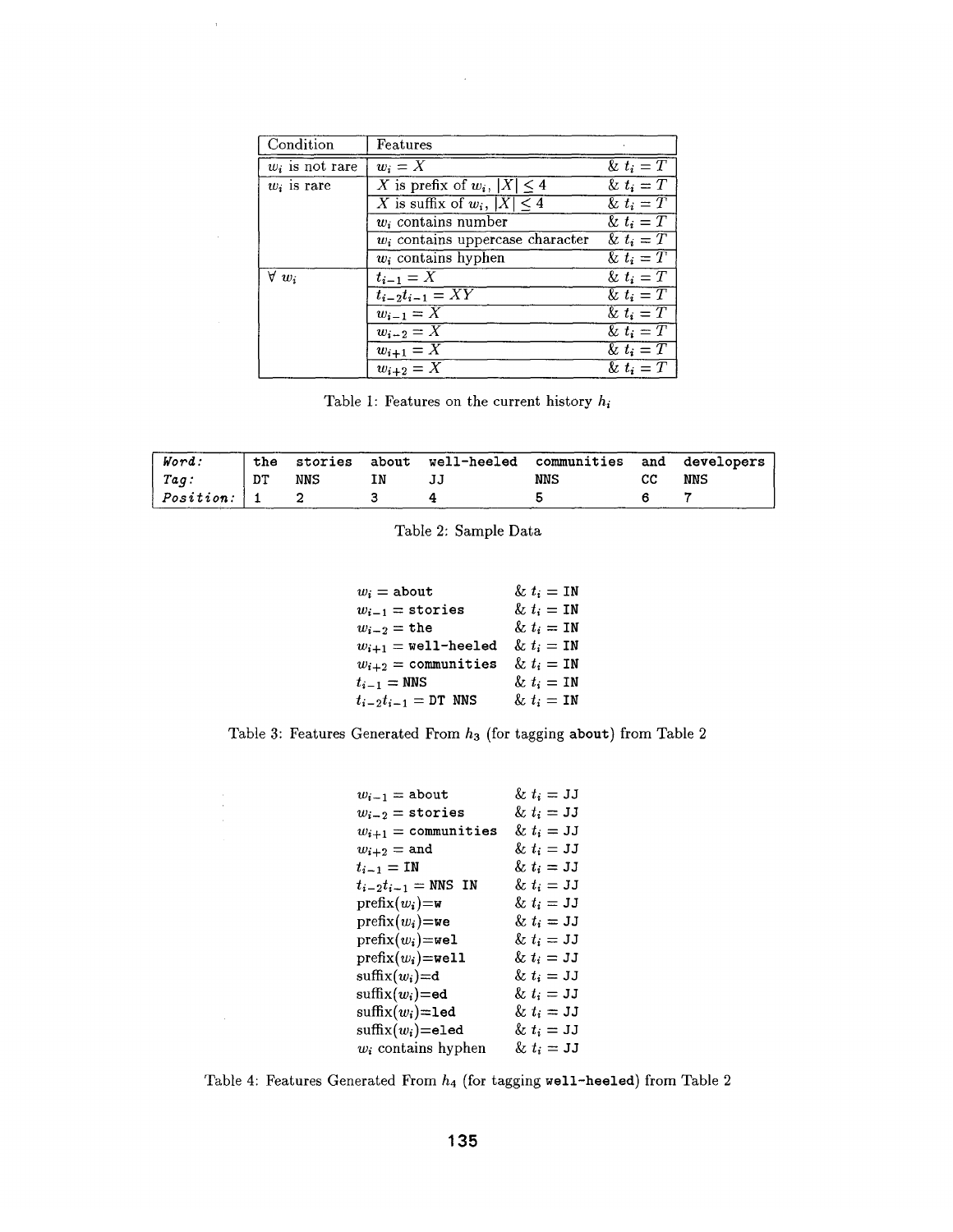which occurs less than 10 times in the data is unreliable, and ignores features whose counts are less than  $10<sup>3</sup>$  While there are many smoothing algorithms which use techniques more rigorous than a simple count cutoff, they have not yet been investigated in conjunction with this tagger.

# Testing the **Model**

The test corpus is tagged one sentence at a time. The testing procedure requires a search to enumerate the candidate tag sequences for the sentence, and the tag sequence with the highest probability is chosen as the answer.

### Search Algorithm

The search algorithm, essentially a "beam search", uses the conditional tag probability

$$
p(t|h) = \frac{p(h,t)}{\sum_{t' \in T} p(h,t')}
$$

and maintains, as it sees a new word, the N highest probability tag sequence candidates up to that point in the sentence. Given a sentence  $\{w_1 \dots w_n\}$ , a tag sequence candidate  $\{t_1 \dots t_n\}$ has conditional probability:

$$
P(t_1 \ldots t_n | w_1 \ldots w_n) = \prod_{i=1}^n p(t_i | h_i)
$$

In addition the search procedure optionally consults a *Tag Dictionary,* which, for each known word, lists the tags that it has appeared with in the training set. If the Tag Dictionary is in effect, the search procedure, for known words, generates only tags given by the dictionary entry, while for unknown words, generates all tags in the tag set. Without the Tag Dictionary, the search procedure generates all tags in the tag set for every word.

Let  $W = \{w_1 \dots w_n\}$  be a test sentence, and let  $s_{ij}$  be the j<sup>th</sup> highest probability tag sequence up to and including word  $w_i$ . The search is described below:

- 1. Generate tags for  $w_1$ , find top N, set  $s_{1j}$ ,  $1 \leq$  $j \leq N$ , accordingly.
- 2. Initialize  $i = 2$
- (a) Initialize  $j = 1$
- (b) Generate tags for  $w_i$ , given  $s_{(i-1)j}$  as previous tag context, and append each tag to  $s_{(i-1)j}$  to make a new sequence
- (c)  $i = j + 1$ , Repeat from (b) if  $j < N$
- 3. Find N highest probability sequences generated by above loop, and set  $s_{ij}$ ,  $1 \leq j \leq N$ , accordingly.
- 4.  $i = i + 1$ , Repeat from (a) if  $i \leq n$
- 5. Return highest probability sequence,  $s_{n1}$

#### **Experiments**

In order to conduct tagging experiments, the Wall St. Journal data has been split into three contiguous sections, as shown in Table 5. The feature set and search algorithm were tested and debugged only on the Training and Development sets, and the official test result on the unseen Test set is presented in the conclusion of the paper. The performances of the "baseline" model on the Development Set, both with and without the Tag Dictionary, are shown in Table 6.

All experiments use a beam size of  $N = 5$ ; further increasing the beam size does not significantly increase performance on the Development Set but adversely affects the speed of the tagger. Even though use of the Tag Dictionary gave an apparently insignificant (. 12%) improvement in accuracy, it is used in further experiments since it significantly reduces the number of hypotheses and thus speeds up the tagger.

The running time of the parameter estimation algorithm is  $O(NTA)$ , where N is the training set size,  $T$  is the number of allowable tags, and  $A$  is the average number of features that are active for a given event  $(h, t)$ . The running time of the search procedure on a sentence of length N is *O(NTAB),*  where  $T$ ,  $A$  are defined above, and  $B$  is the beam size. In practice, the model for the experiment shown in Table 6 requires approximately 24 hours to train, and 1 hour to test<sup>4</sup> on an IBM RS/6000 Model 380 with 256MB of RAM.

# **Specialized** Features and **Consistency**

The Maximum Entropy model allows arbitrary binary-valued features on the context, so it can use additional specialized, i.e., word-specific, features

<sup>3</sup>Except for features that look only at the current word, i.e., features of the form  $w_i =$ <word> and  $t_i = \text{STAG}$ . The count of 10 was chosen by inspection of Training and Development data.

<sup>&</sup>lt;sup>4</sup>The search procedure has not been optimized and the author expects it to run 3 to 5 times faster after optimizations.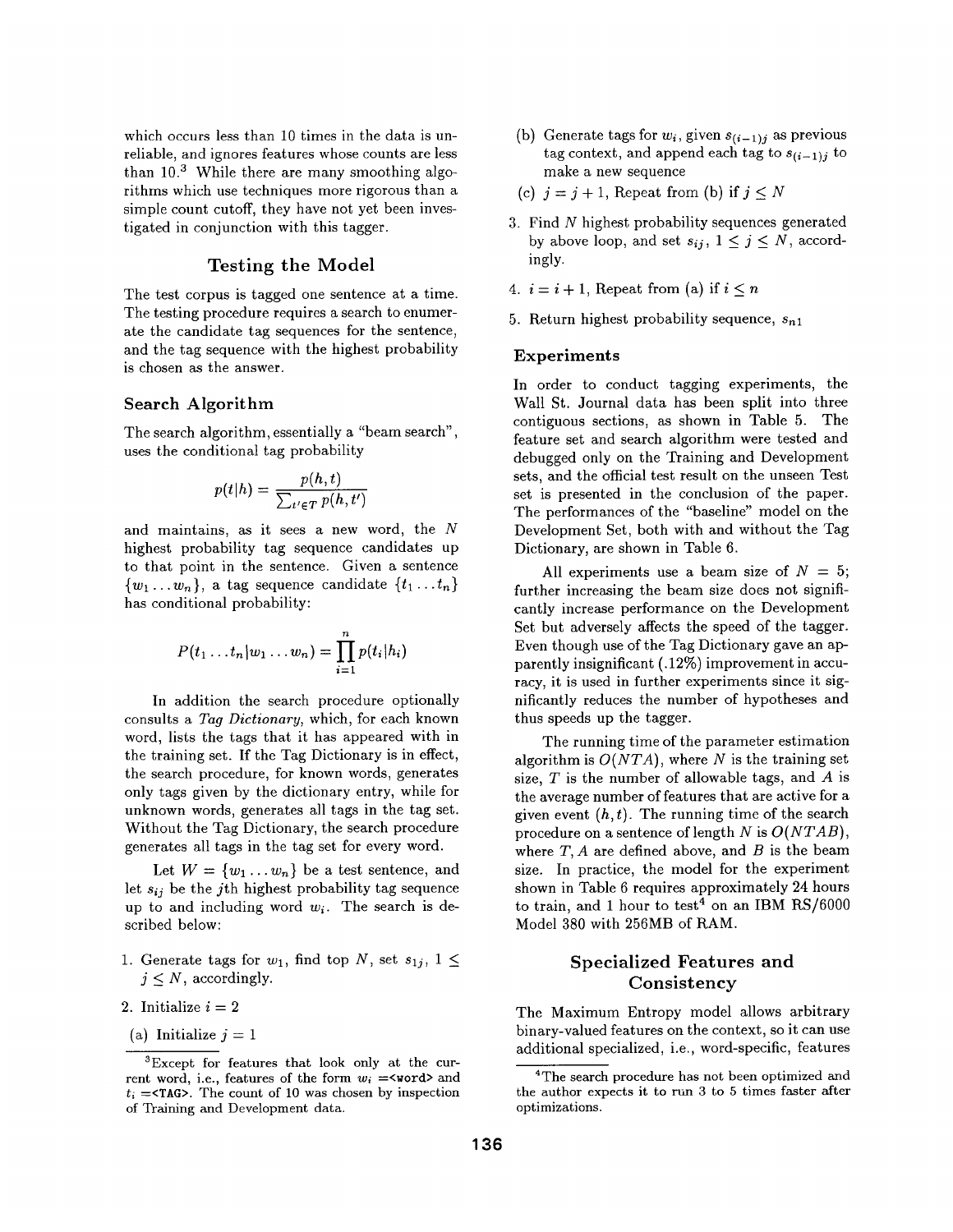| $\mathrm{DataSet}$ | Sentences | Words  | Unknown Words |
|--------------------|-----------|--------|---------------|
| Training           | 40000     | 962687 |               |
| Development        | 8000      | 192826 | 6107          |
| <b>Test</b>        | 5485      | 133805 | 3546          |

 $\hat{\mathcal{A}}$ 

 $\frac{1}{4}$ 

 $\hat{\mathcal{A}}$ 

 $\sim 10^{-1}$ 

| Table 5: WSJ Data Sizes |  |
|-------------------------|--|
|-------------------------|--|

|                   |           | Total Word Accuracy   Unknown Word Accuracy   Sentence Accuracy |        |
|-------------------|-----------|-----------------------------------------------------------------|--------|
| Tag Dictionary    | 96.43%    | 86.23%                                                          | 47.55% |
| No Tag Dictionary | $96.31\%$ | 86.28%                                                          | 47.38% |

|  |  | Table 6: Baseline Performance on Development Set |  |  |
|--|--|--------------------------------------------------|--|--|
|--|--|--------------------------------------------------|--|--|

| Word          | Correct Tag             | Model's Tag             | Frequency                              |
|---------------|-------------------------|-------------------------|----------------------------------------|
| about         | RB                      | IN                      | 393                                    |
| $_{\rm that}$ | DТ                      | IN                      | 389                                    |
| more          | $_{\rm RBR}$            | JJR                     | $\overline{221}$                       |
| <b>up</b>     | IN                      | RB                      | $\overline{187}$                       |
| that          | $\overline{\text{WDT}}$ | ΙÑ                      | $\overline{184}$                       |
| as            | $R\overline{B}$         | IN                      | 176                                    |
| up            | ΙN                      | RP                      | 176                                    |
| more          | JIR                     | <b>RBR</b>              | 175                                    |
| that          | IN                      | $\overline{\text{WDT}}$ | 159                                    |
| about         | IN                      | RB                      | 144                                    |
| $_{\rm that}$ | $\overline{\text{IN}}$  | $\overline{\text{DT}}$  | 127                                    |
| out           | $_{\rm RP}$             | IN                      | $\overline{126}$                       |
| that          | $\overline{\text{DT}}$  | $\overline{\text{WDT}}$ | $\overline{123}$                       |
| much          | IJ                      | $_{\rm RB}$             | $\overline{1}18$                       |
| yen           | NN                      | <b>NNS</b>              | $\overline{117}$                       |
| chief         | NN                      | JJ                      | 116                                    |
| up            | $\overline{\text{RP}}$  | IN                      | 114                                    |
| ago           | $\overline{\text{IN}}$  | $\overline{\text{RB}}$  | $\overline{1}\overline{1}\overline{2}$ |
| much          | RB                      | JJ                      | $\overline{1}\overline{1}\overline{1}$ |
| out           | IN                      | RP                      | 109                                    |

Table 7: Top Tagging Mistakes on Training Set for Baseline Model

**137**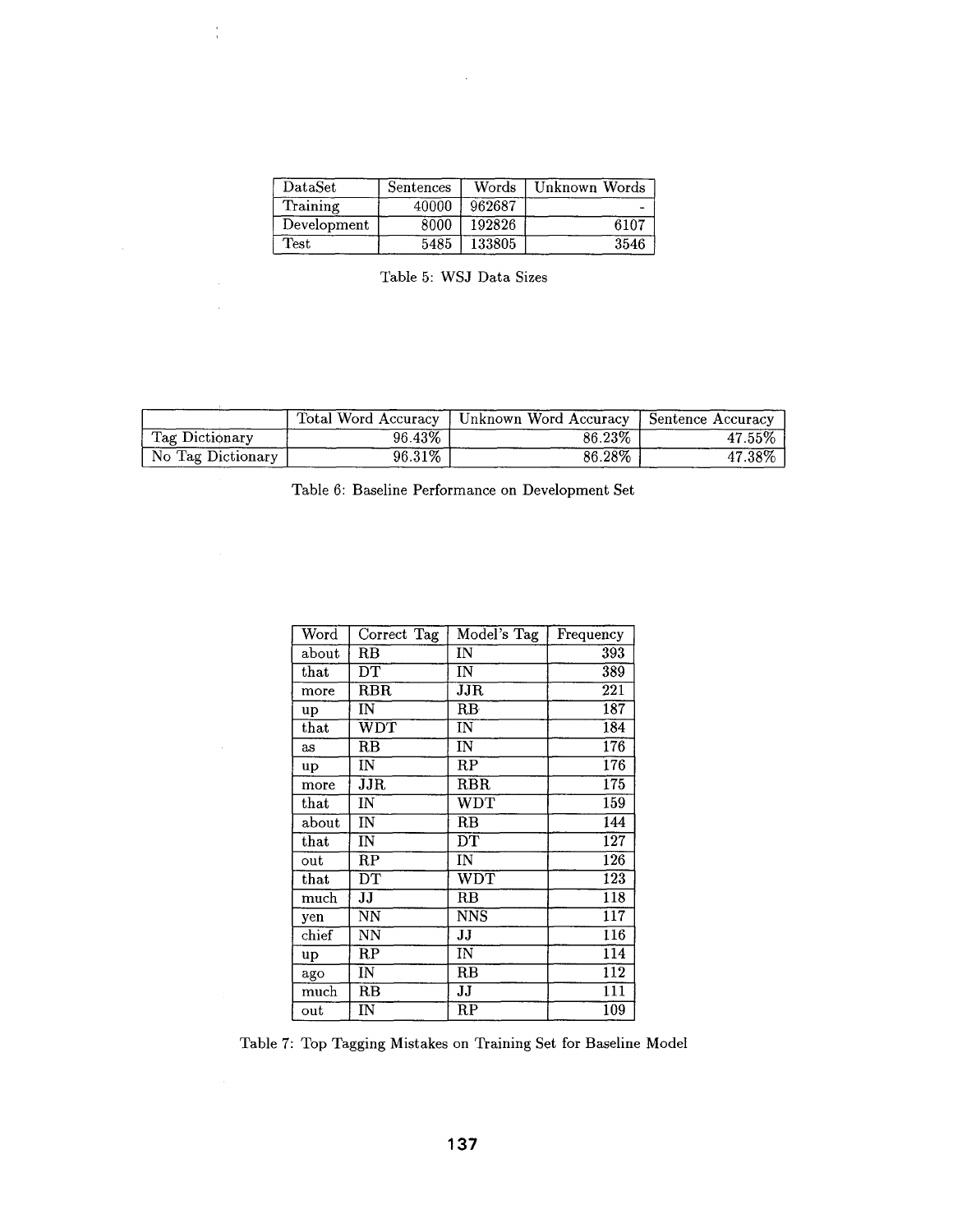to correctly tag the "residue" that the baseline features cannot model. Since such features typically occur infrequently, the training set consistency must be good enough to yield reliable statistics. Otherwise the specialized features will model noise and perform poorly on test data.

Such features can be designed for those words which are especially problematic for the model. The top errors of the model (over the training set) are shown in Table 7; clearly, the model has trouble with the words that and about, among others. As hypothesized in the introduction, better features on the context surrounding that and about should correct the tagging mistakes for these two words, assuming that the tagging errors are due to an impoverished feature set, and not inconsistent data.

Specialized features for a given word are constructed by conjoining certain features in the baseline model with a question about the word itself. The features which ask about previous tags and surrounding words now additionally ask about the identity of the current word, e.g., a specialized feature for the word about in Table 3 could be:

$$
f_j(h_i, t_i) = \begin{cases} 1 & \text{if } w_i = \text{about } \& t_{i-2}t_{i-1} = \text{DT NNS} \\ \& t_i = \text{IN} \\ 0 & \text{otherwise} \end{cases}
$$

Table 8 shows the results of an experiment in which specialized features are constructed for "difficult" words, and are added to the baseline feature set. Here, "difficult" words are those that are mistagged a certain way at least 50 times when the training set is tagged with the baseline model. Using the set of 29 difficult words, the model performs at 96.49% accuracy on the Development Set, an insignificant improvement from the baseline accuracy of 96.43%. Table 9 shows the change in error rates on the Development Set for the frequently occurring "difficult" words. For most words, the specialized model yields little or no improvement, and for some, i.e., more and about, the specialized model performs worse.

The lack of improvement implies that either the feature set is still impoverished, or that the training data is inconsistent. A simple consistency test is to graph the POS tag assignments for a given word as a function of the article in which it occurs. Consistently tagged words should have roughly the same tag distribution as the article numbers vary. Figure 1 represents each POS tag with a unique integer and graphs the POS annotation of about in the training set as a function of the

article $#$  (the points are "scattered" to show density). As seen in figure 1, about is usually annotated with tag#1, which denotes  $IN$  (preposition), or tag#9, which denotes RB (adverb), and the observed probability of either choice depends heavily on the current article $#$ . Upon further examination<sup>5</sup>, the tagging distribution for about changes *precisely* when the annotator changes. Figure 2, which again uses integers to denote POS tags, shows the tag distribution of about as a function of annotator, and implies that the tagging errors for this word are due mostly to inconsistent data. The words ago, chief, down, executive, off, out, up and yen also exhibit similar bias.

Thus specialized features may be less effective for those words affected by inter-annotator bias. A simple solution to eliminate inter-annotator inconsistency is to train and test the model on data that has been created by the *same* annotator. The results of such an experiment<sup>6</sup> are shown in Table 10. The total accuracy is higher, implying that the singly-annotated training and test sets are more consistent, and the improvement due to the specialized features is higher than before (.1%) but still modest, implying that either the features need further improvement or that *intra-annotator*  inconsistencies exist in the corpus.

## Comparison With Previous Work

Most of the recent corpus-based POS taggers in the literature are either statistically based, and use Markov Model(Weischedel et al., 1993, Merialdo, 1994) or Statistical Decision Tree(Jelinek et al., 1994, Magerman, 1995)(SDT) techniques, or are primarily rule based, such as Drill's Transformation Based Learner(Drill, 1994)(TBL). The Maximum Entropy (MaxEnt) tagger presented in this paper combines the advantages of all these methods. It uses a rich feature representation, like TBL and SDT, and generates a tag probability distribution for each word, like Decision Tree and Markov Model techniques.

<sup>&</sup>lt;sup>5</sup>The mapping from article to annotator is in the file doc/wsj .wht on the Treebank CDROM.

<sup>&</sup>lt;sup>6</sup>The single-annotator training data was obtained by extracting those articles tagged by "maryann" in the Treebank v.5 CDROM. This training data does not overlap with the Development and Test set used in the paper. The single-annotator Development Set is the portion of the Development Set which has also been annotated by "maryann". The word vocabulary and tag dictionary are the same as in the baseline experiment.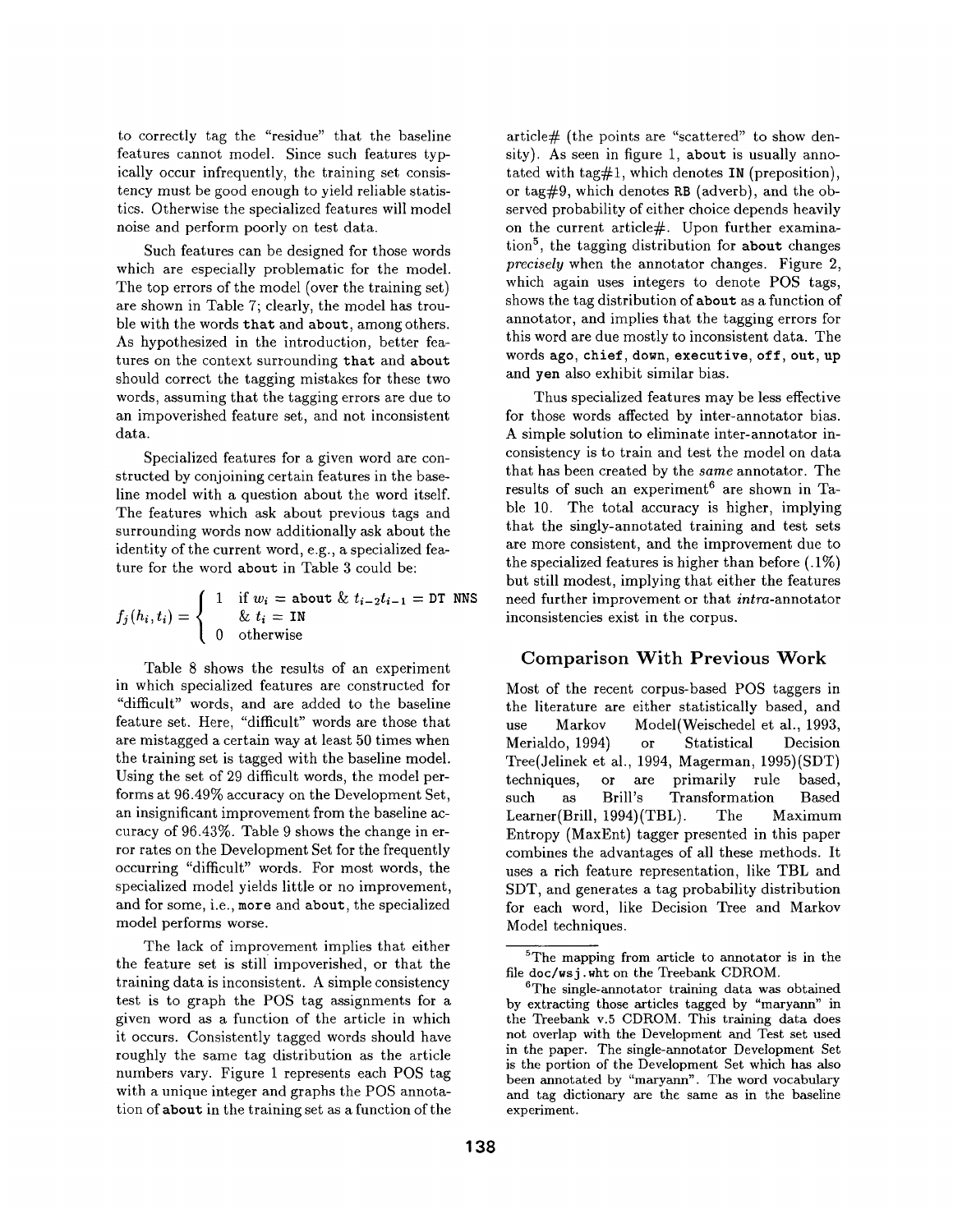|    | Number of "Difficult" Words   Development Set Performance |
|----|-----------------------------------------------------------|
| 29 | $96.49\%$                                                 |

| Word                    | # Baseline Model Errors | # Specialized Model Errors |
|-------------------------|-------------------------|----------------------------|
| that                    | 246                     | 207                        |
| up                      | $\overline{186}$        | 169                        |
| about                   | 110                     | 120                        |
| out                     | 104                     | 97                         |
| more                    | 88                      | 89                         |
| down                    | 81                      | 84                         |
| $\overline{\text{off}}$ | 73                      | $\overline{78}$            |
| as                      | 50                      | 38                         |
| much                    | 47                      | 40                         |
| chief                   | 46                      | 47                         |
| in                      | 39                      | $3\overline{9}$            |
| executive               | $3\overline{7}$         | $\overline{33}$            |
| most                    | 23                      | 34                         |
| ago                     | 22                      | 18                         |
| yen                     | 18                      | 17                         |

Table 8: Performance of Baseline Model with Specialized Features

Table 9: Errors on Development Set with Baseline and Specialized Models



Figure 1: Distribution of Tags for the word "about" vs. Article#

| Training Size(words)   Test Size(words)   Baseline   Specialized |                |           |
|------------------------------------------------------------------|----------------|-----------|
| 571190                                                           | 44478   97.04% | $97.13\%$ |

Table 10: Performance of Baseline & Specialized Model When Tested on Consistent Subset of Development Set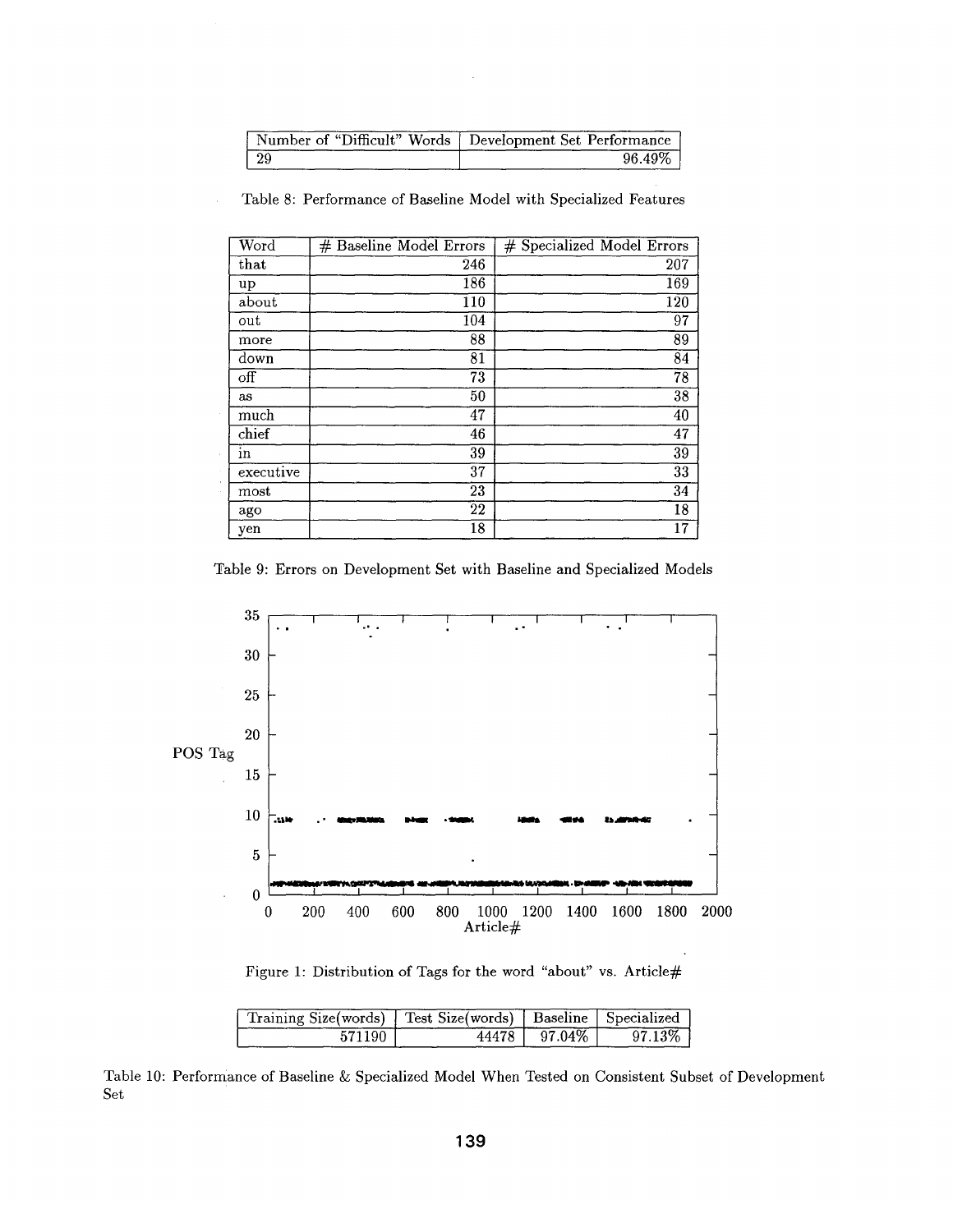

Figure 2: Distribution of Tags for the word "about" vs. Annotator

(Weischedel et al., 1993) provide the results from a battery of "tri-tag" Markov Model experiments, in which the probability *P(W,T)* of observing a word sequence  $W = \{w_1, w_2, \ldots, w_n\}$ together with a tag sequence  $T = \{t_1, t_2, \ldots, t_n\}$ is given by:

$$
P(T|W)P(W) = p(t_1)p(t_2|t_1) \times \prod_{i=3}^{n} p(t_i|t_{i-1}t_{i-2}) \left(\prod_{1}^{n} p(w_i|t_i)\right)
$$

Furthermore,  $p(w_i|t_i)$  for unknown words is computed by the following heuristic, which uses a set of 35 pre-determined endings:

> $p(w_i|t_i) = p(\text{unknownword}|t_i) \times$  $p$ (capitalfeature $|t_i\rangle \times$  $p(\text{endings}, \text{hypenation}|t_i)$

This approximation works as well as the MaxEnt model, giving 85% unknown word accuracy(Weischedel et al., 1993) on the Wall St. Journal, but cannot be generalized to handle more diverse information sources. Multiplying together all the probabilities becomes less convincing of an approximation as the information sources become less independent. In contrast, the Max-Ent model combines diverse and non-local information sources without making any independence assumptions.

A POS tagger is one component in the SDT based statistical parsing system described in (Jelinek et al., 1994, Magerman, 1995). The total word accuracy on Wall St. Journal data, 96.5%(Magerman, 1995), is similar to that presented in this paper. However, the aforementioned SDT techniques require word classes(Brown et al., 1992) to help prevent data fragmentation, and a sophisticated smoothing algorithm to mitigate the effects of any fragmentation that occurs. Unlike SDT, the MaxEnt training procedure does not recursively split the data, and hence does not suffer from unreliable counts due to data fragmentation. As a result, no word classes are required and a trivial count cutoff suffices as a smoothing procedure in order to achieve roughly the same level of accuracy.

TBL is a non-statistical approach to POS tagging which also uses a rich feature representation, and performs at a total word accuracy of 96.5% and an unknown word accuracy of 85%.(Bri11, 1994). The TBL representation of the surrounding word context is almost the same<sup>7</sup> and the TBL representation of unknown words is a superset<sup>8</sup> of the unknown word representation in this paper. However, since TBL is non-statistical, it does not provide probability distributions and

 $7$ (Brill, 1994) looks at words  $\pm 3$  away from the current, whereas the feature set in this paper uses a window of  $\pm 2$ .

 $8$ (Brill, 1994) uses prefix/suffix additions and deletions, which are not used in this paper.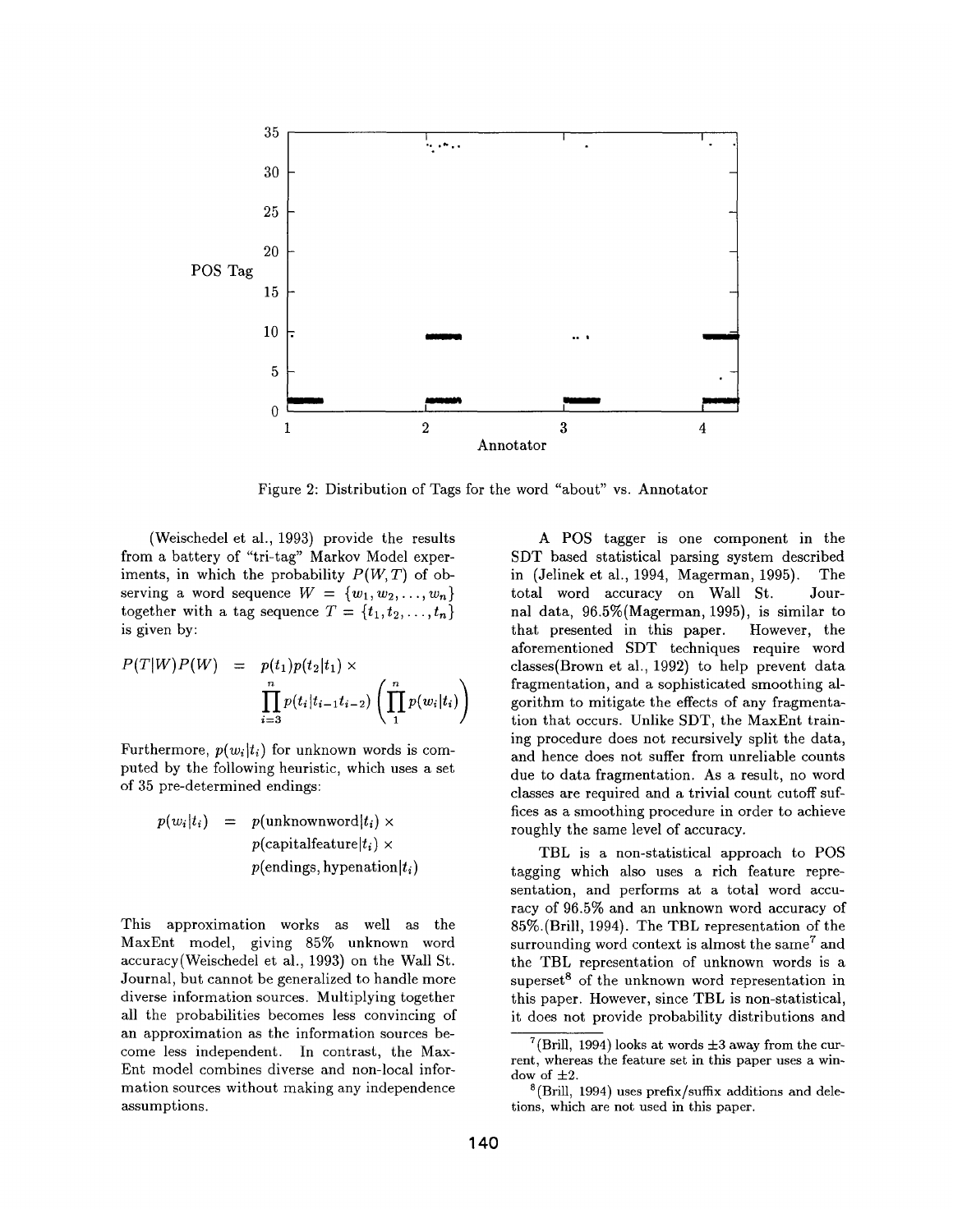unlike MaxEnt, cannot be used as a probabilistic component in a larger model. MaxEnt can provide a probability for each tagging decision, which can be used in the probability calculation of any structure that is predicted over the POS tags, such as noun phrases, or entire parse trees, as in (Jelinek et al., 1994, Magerman, 1995).

!

Thus MaxEnt has at least one advantage over each of the reviewed POS tagging techniques. It is better able to use diverse information than Markov Models, requires less supporting techniques than SDT, and unlike TBL, can be used in a probabilistic framework. However, the POS tagging accuracy on the Penn Wall St. Journal corpus is roughly the same for all these modelling techniques. The convergence of the accuracy rate implies that either all these techniques are missing the right predictors in their representation to get the "residue", or more likely, that any corpus based algorithm on the Penn Treebank Wall St. Journal corpus will not perform much higher than 96.5% due to consistency problems.

#### **Conclusion**

The Maximum Entropy model is an extremely flexible technique for linguistic modelling, since it can use a virtually unrestricted and rich feature set in the framework of a probability model. The implementation in this paper is a state-of-the-art POS tagger, as evidenced by the 96.6% accuracy on the unseen Test set, shown in Table 11.

The model with specialized features does not perform much better than the baseline model, and further discovery or refinement of word-based features is difficult given the inconsistencies in the training data. A model trained and tested on data from a single annotator performs at .5% higher accuracy than the baseline model and should produce more consistent input for applications that require tagged text.

#### **References**

- [ARP, 1994] ARPA. 1994. *Proceedings of the Human Language Technology Workshop.*
- [Berger et al., 1996] Adam Berger, Stephen A. Della Pietra, and Vincent J. Della Pietra. 1996. A Maximum Entropy Approach to Natural Language Processing. *Computational Linguistics,* 22(1):39-71.
- [Brill, 1994] Eric Brill. 1994. Some Advances in Transformation-Based Part of Speech Tagging.

In Proceedings of the Twelfth National Confer*ence on Artificial Intelligence,* volume 1, pages 722-727.

- [Brown et al., 1992] Peter F Brown, Vincent DellaPietra, Peter V deSouza, Jennifer C Lai, and Robert L Mercer. 1992. Class-Based n-gram Models of Natural Language. *Computational Linguistics,* 18(4).
- [Darroch and Ratcliff, 1972] J. N. Darroch and D. Ratcliff. 1972. Generalized Iterative Scaling for Log-Linear Models. *The Annals of Mathematical Statistics,* 43(5) :1470-1480.
- [Della Pietra et al., 1995] Steven Della Pietra, Vincent Della Pietra, and John Lafferty. 1995. Inducing Features of Random Fields. Technical Report CMU-CS95-144, School of Computer Science, Carnegie-Mellon University.
- [Jelinek et al., 1994] F Jelinek, J Lafferty, D Magerman, R Mercer, A Ratnaparkhi, and S Roukos. 1994. Decision Tree Parsing using a Hidden Derivational Model. In *Proceedings of the Human Language Technology Workshop*  (ARP, 1994), pages 272-277.
- [Lau et al., 1993] Ray Lau, Ronald Rosenfeld, and Salim Roukos. 1993. Adaptive Language Modeling Using The Maximum Entropy Principle. In *Proceedings of the Human Language Technology Workshop,* pages 108-113. ARPA.
- [Magerman, 1995] David M. Magerman. 1995. Statistical Decision-Tree Models for Parsing. In *Proceedings of the 33rd Annual Meeting of the ACL.*
- [Marcus et al., 1994] Mitchell P. Marcus, Beatrice Santorini, and Mary Ann Mareinkiewicz. 1994. Building a large annotated corpus of English: the Penn Treebank. *Computational Linguistics,*  19(2):313-330.
- [Merialdo, 1994] Bernard Merialdo. 1994. Tagging English Text with a Probabilistic Model. *Computational Linguistics,* 20(2):155-172.
- [Ratnaparkhi et al., 1994] Adwait Ratnaparkhi, Jeff Reynar, and Salim Roukos. 1994. A Maximum Entropy Model for Prepositional Phrase Attachment. In *Proceedings of the Human Language Technology Workshop* (ARP, 1994), pages 250-255.